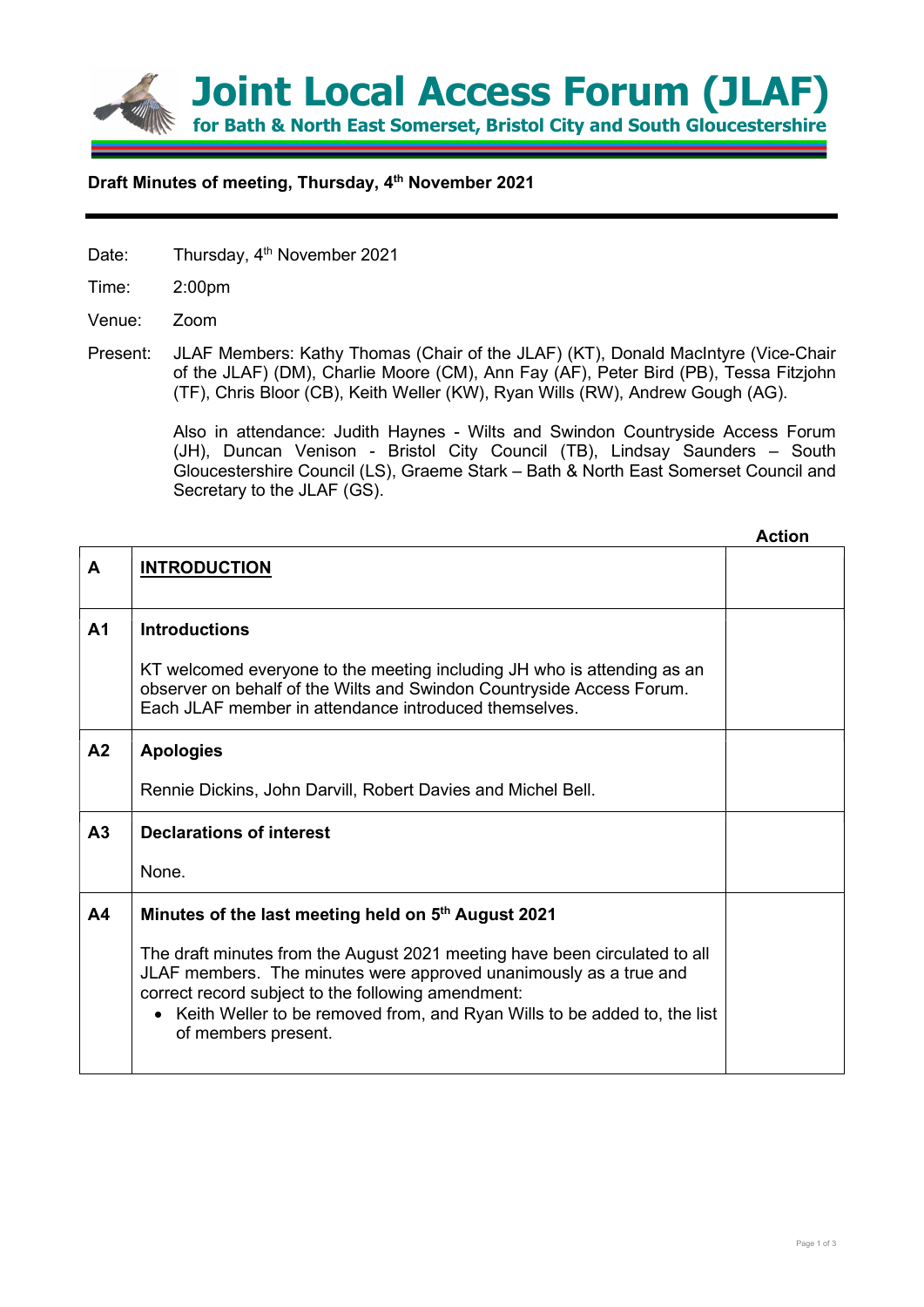| В              | <b>MAIN BUSINESS</b>                                                                                                                                                                                                                                                                                                                                                                                                                                                                                                                                                                                                                                                                              |                        |
|----------------|---------------------------------------------------------------------------------------------------------------------------------------------------------------------------------------------------------------------------------------------------------------------------------------------------------------------------------------------------------------------------------------------------------------------------------------------------------------------------------------------------------------------------------------------------------------------------------------------------------------------------------------------------------------------------------------------------|------------------------|
| <b>B1</b>      | <b>Green Lane Association's Volunteer Lengthsman Scheme</b>                                                                                                                                                                                                                                                                                                                                                                                                                                                                                                                                                                                                                                       |                        |
|                | The Green Lane Association's Volunteer Lengthsman Scheme involves<br>volunteers 'adopting' local byways and walking or driving them 3/4 times per<br>year. The scheme is similar to the BRAM Team's 'Shears and Secateurs',<br>where volunteers cut back vegetation which is manageable and report more<br>substantial issues to the respective PROW Team. The GLA has it own<br>online mapping showing the routes which can be used in motor vehicles and<br>comments from recent users; CM will forward to URL to GS for onward<br>distribution to JLAF members. GS will provide CM with the details of a<br>contact in Highways Maintenance who is responsible for the maintenance of<br>UCRs. | <b>GS</b><br><b>CM</b> |
| $\mathbf{C}$   | <b>ITEMS TO REPORT / FOR INFORMATION</b>                                                                                                                                                                                                                                                                                                                                                                                                                                                                                                                                                                                                                                                          |                        |
| C <sub>1</sub> | <b>News from the PROW Teams</b>                                                                                                                                                                                                                                                                                                                                                                                                                                                                                                                                                                                                                                                                   |                        |
|                | DV was asked about the cycle priority traffic lights in Bristol; these have<br>proven very successful and more sets are being installed around the city.                                                                                                                                                                                                                                                                                                                                                                                                                                                                                                                                          |                        |
|                | AF noted the excellent work being done by LS as SGC's lead officer on<br>public rights of way.                                                                                                                                                                                                                                                                                                                                                                                                                                                                                                                                                                                                    |                        |
| D              | <b>OTHER BUSINESS</b>                                                                                                                                                                                                                                                                                                                                                                                                                                                                                                                                                                                                                                                                             |                        |
| D <sub>1</sub> | <b>Planning for the Future White Paper update</b>                                                                                                                                                                                                                                                                                                                                                                                                                                                                                                                                                                                                                                                 |                        |
|                | GS noted that the government appear to have abandoned their previously<br>proposed planning reforms and that new proposals will presumably be<br>brought forward in due course.                                                                                                                                                                                                                                                                                                                                                                                                                                                                                                                   |                        |
| D <sub>2</sub> | <b>Any Other Business</b>                                                                                                                                                                                                                                                                                                                                                                                                                                                                                                                                                                                                                                                                         |                        |
|                | JH gave an overview of the work done by the Wilts and Swindon<br>Countryside Access Forum. They have not met frequently over the last 18<br>months due to COVID restrictions, but they are currently looking at reporting<br>alternatives to Fix My Street. JH also runs a volunteer group organising<br>walks, work parties and leaflets.                                                                                                                                                                                                                                                                                                                                                        |                        |
|                | The subject of the OutdoorsWest website was raised. This is now solely a<br>SGC project and B&NES Council host their PROW information and website<br>to the Council's own website; GS to provide a link to the online mapping.                                                                                                                                                                                                                                                                                                                                                                                                                                                                    | <b>GS</b>              |
|                | The March 2022 meeting will provisionally be held in person at the<br>Keynsham Community Space. Dan Norris (WECA Mayor) will be invited to<br>talk.                                                                                                                                                                                                                                                                                                                                                                                                                                                                                                                                               |                        |
|                |                                                                                                                                                                                                                                                                                                                                                                                                                                                                                                                                                                                                                                                                                                   |                        |